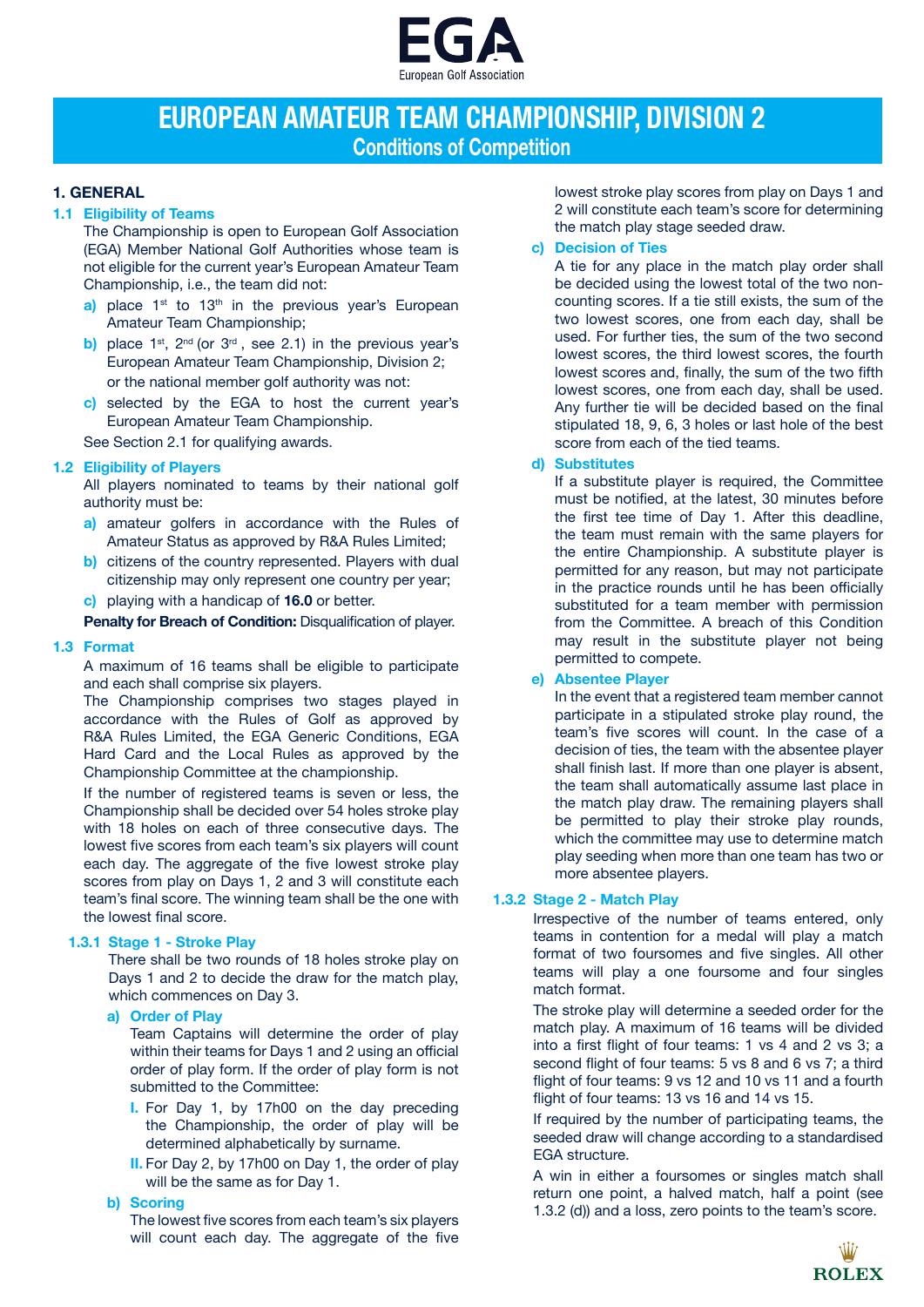

## **EUROPEAN AMATEUR TEAM CHAMPIONSHIP, DIVISION 2 Conditions of Competition**

## **a) Order of Play**

**I. Medal-Contention Matches**

Team Captains must provide the Committee with the order of play, using the official order of play form, for the foursomes and singles matches:

**i.** for the foursomes, on the eve of the match, no later than 30 minutes after the completion of the second round of stroke play for day 3; and, for days 4 foursomes, no later than 30 minutes after the completion of their team's flight.

**Note:** The draw for the foursomes will be officially published, on the day of the match, thirty minutes prior to the first foursome teeoff time of each team's match. Changes may be made to the order of play, but no later than 30 minutes prior to the team's first foursome tee-off time.

**ii.** for the singles, on the day of the match, no later than 30 minutes prior to their team's first single tee-off time.

## **II. Non Medal-Contention Matches**

On the eve of each match, Team Captains must provide the Committee with the order of play, using the official order of play form, for the foursomes and singles matches:

- **i.** for Day 3 matches, no later than 30 minutes after the completion of the second round of stroke play.
- **ii.** for Day 4 matches, no later than 30 minutes after the completion of their team's flight the previous Day.

Failure to submit the official order of play form on time will result in the order of play being determined alphabetically by surname.

Once the official deadline to submit the order of play form has expired, changes in the order of play are not permitted. **Exception:** Note to Condition 1.3.2 a) I. i.

**Penalty for Breach of Condition 1.3.2 (a):**  Disqualification of all players out of the pre-stated order of play.

## **b) Substitutes**

Once the official deadline to submit the order of play has expired, substitutions are not permitted.

## **c) Halved Match**

In the event of a match being all square after 18 holes in any round, players shall continue to play until one wins a hole, when the match will be considered won.

**Exception:** Condition 1.3.2 (d)

## **d) Concession of Matches**

When a final team match result is already decided, an individual match may be halved if all participants in that match agree.

**Note:** After 18 holes or any extra hole(s), if the players in an individual match remain all square and the final result of the team match has been decided, the match in question will be halved.

## **e) Absentee Players**

In the event that one (several) registered team member(s) cannot participate in a stipulated match play round, matches shall be forfeited at a position within the order of play determined according to the following principles.

**I.** Foursome matches must not be forfeited and must always be played.

**Exception:** in a medal-contention match, if a team has three absentee players, one foursome will be forfeited.

## **II. Non-Medal Contention Matches**

- **i.** If the "withdrawal" occurs before the official deadline to submit the order of play form has expired, the Team Captain will return the order of play form with the absentee player placed in the position of his or her choice in the singles and that match will be forfeited.
- **ii.** If the "withdrawal" occurs after the official deadline to submit the order of play form has expired,
	- **•**  if the absentee player is listed to play in the singles: his match shall be forfeited,
	- if the absentee player is listed to play in the foursome, he will be replaced by one of the players listed to play in the singles. The replacement will be determined by lot and his single match shall be forfeited.

If fewer than four players are available to represent a team, that team must forfeit its match.

## **III. Medal Contention Matches**

- **i.** If the "withdrawal" occurs before the official deadline to submit the order of play form has expired, the Team Captain will return the order of play form with the absentee player(s) placed in the position(s) of his or her choice and that(these) match(es) shall be forfeited.
- **ii.** If the "withdrawal" occurs after the official deadline to submit the order of play form has expired, the absentee player(s) match(es) shall be forfeited.
- If fewer than three players are available to represent a team, that team must forfeit its match.

In the event that opposing teams would each have one or more absentee players, then these players would be deemed to have been paired together and to have halved their match. Should this require the re‐pairing of matches, the player(s) in

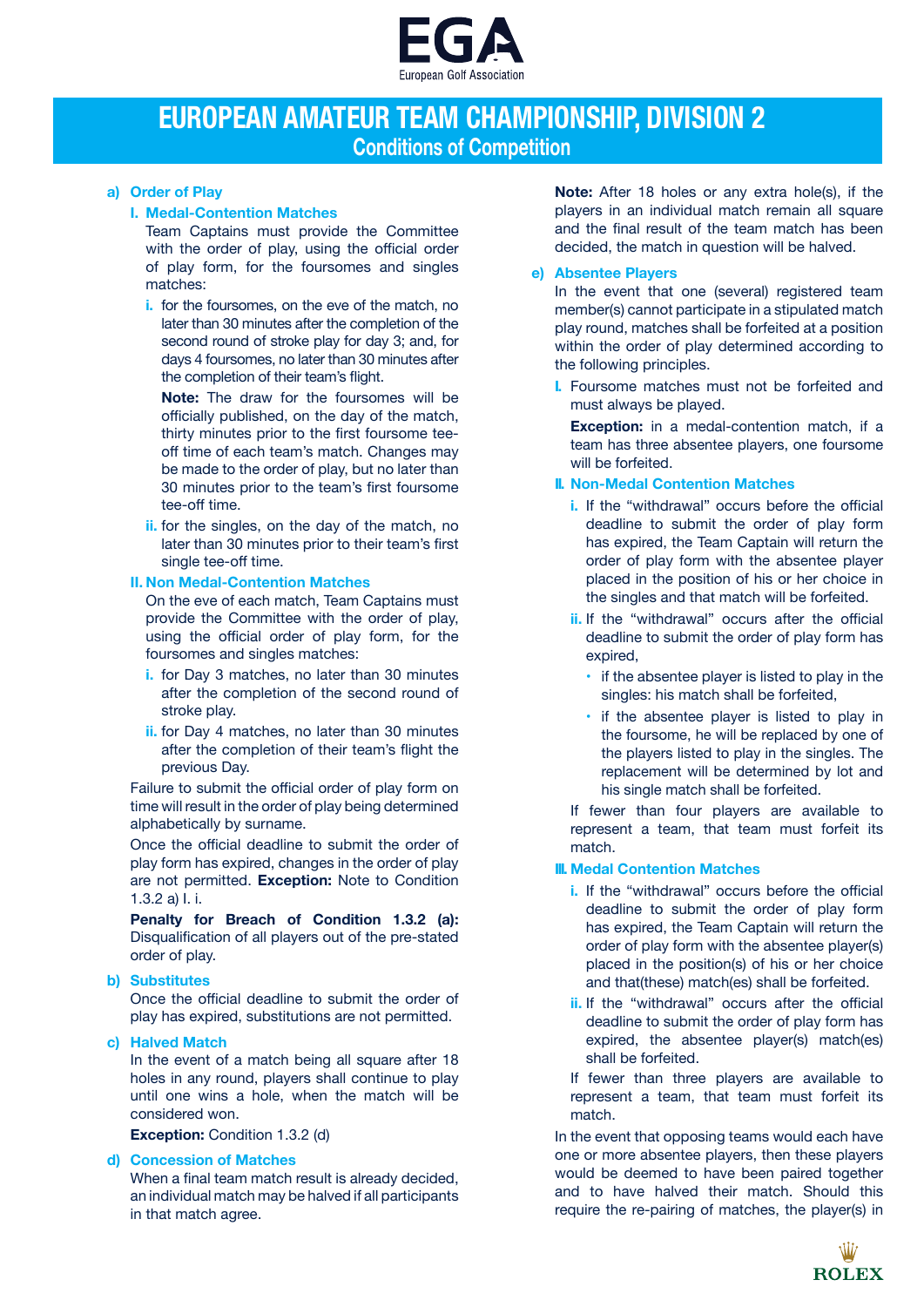

# **EUROPEAN AMATEUR TEAM CHAMPIONSHIP, DIVISION 2 Conditions of Competition**

the match(es) impacted higher up the order of play will drop down to play the player(s) in the other impacted match(es). A team match tied result would be decided by stroke play qualification position.

### **1.4 Practice**

A Team Player, Team Captain or Team Advisor will not be allowed to practice on the championship course for a period of fifteen days prior to the first official practice day, unless he or she is a member of the golf club at which the championship is being played.

Only registered team players will be permitted to practice during the official practice rounds and in official practice areas.

See Section 1.3 1 (d) for information on practice for substitutes.

## **1.5 Advice (Note to Rule 8)**

Each team may appoint a "Team Advisor" who may give advice to members of that team from either:

- **a)** a Team Captain, who must be an amateur golfer in accordance with the Rules of Amateur Status as approved by R&A Rules Limited; or
- **b)** another person who may or may not be a professional golfer.

**Penalty for Breach of a):** Disqualification of Team.

**Exception:** The appointed person may not walk on a putting green.

A Team Advisor must be identified to the Committee prior to the start of the Championship and the position must not be interchanged.

**Note:**A Team Captain may be named in addition to a Team Advisor. Only the Team Advisor may offer advice. Please refer to 1.6 for caddying permissions. Any other person accompanying the team is considered as a spectator and should behave accordingly.

**Penalty for Breach of Condition:** Match Play - Loss of hole; Stroke Play - Two strokes.

#### **1.6 Caddies / Electric Trolleys**

- **a)** No caddies are permitted except for fellow team players.
- **b)** Electric golf trolleys are only permitted if there is a sufficient number to be equally distributed among the teams.

**Penalty for Breach of Condition:** Match Play - At the conclusion of the hole at which the breach is discovered, the state of the match is adjusted by deducting one hole for each hole at which a breach occurred; maximum deduction per round - two holes.

**Stroke Play** *-* Two strokes for each hole at which any breach occurred; maximum penalty per round - four strokes (two strokes at each of the first two holes at which any breach occurred).

**Match Play or Stroke Play** *–* If a breach is discovered between the play of two holes, it is deemed to have been discovered during play of the next hole and the penalty must be applied accordingly.

**For 1.6 (a):** A player having a caddie in breach of this Condition must, immediately upon discovery that a breach has occurred, ensure that he conforms to this Condition for the remainder of the stipulated round. Otherwise, the player is disqualified.

**For 1.6 (b):** Any unauthorised use of an electric golf trolley shall be discontinued immediately upon discovery that a breach has occurred. Otherwise, the player is disqualified.

#### **1.7 Disqualification**

A penalty of disqualification for a breach of the Rules or the Conditions of Competition applies only to the round in which the breach occurred unless otherwise determined by the Committee.

A disqualified team will assume last place in the Championship.

## **2. PRIZES**

#### **2.1 Title and Awards**

The winning team of the Championship shall be the European Amateur Team, Division 2 Champion. The Championship Trophy shall be held by the winners' National Golf Authority, who will be responsible for the cost of engraving, insuring and maintaining the trophy and returning it, before the next Championship, to an address named by the EGA Secretary.

The EGA will present medals to the members of the winning team and to the members of the second and third placed teams. Professional golfers nominated as Team Advisors may receive a medal in the absence of a nonplaying amateur Team Captain.

The first two placed teams shall receive an invitation to the following year's European Amateur Team Championship unless the hosting nation is exempted under 1.1 a) or does not accept the host's qualifying exemption, in which case, the third placed team shall also receive an invitation. The final order of merit shall determine the following year's European Amateur Team Championship reserve list order. The EGA will present the host club with a memento.

The host country will present all participants with a memento.

> *EGA Championship Committee Revised: 10 February 2017*